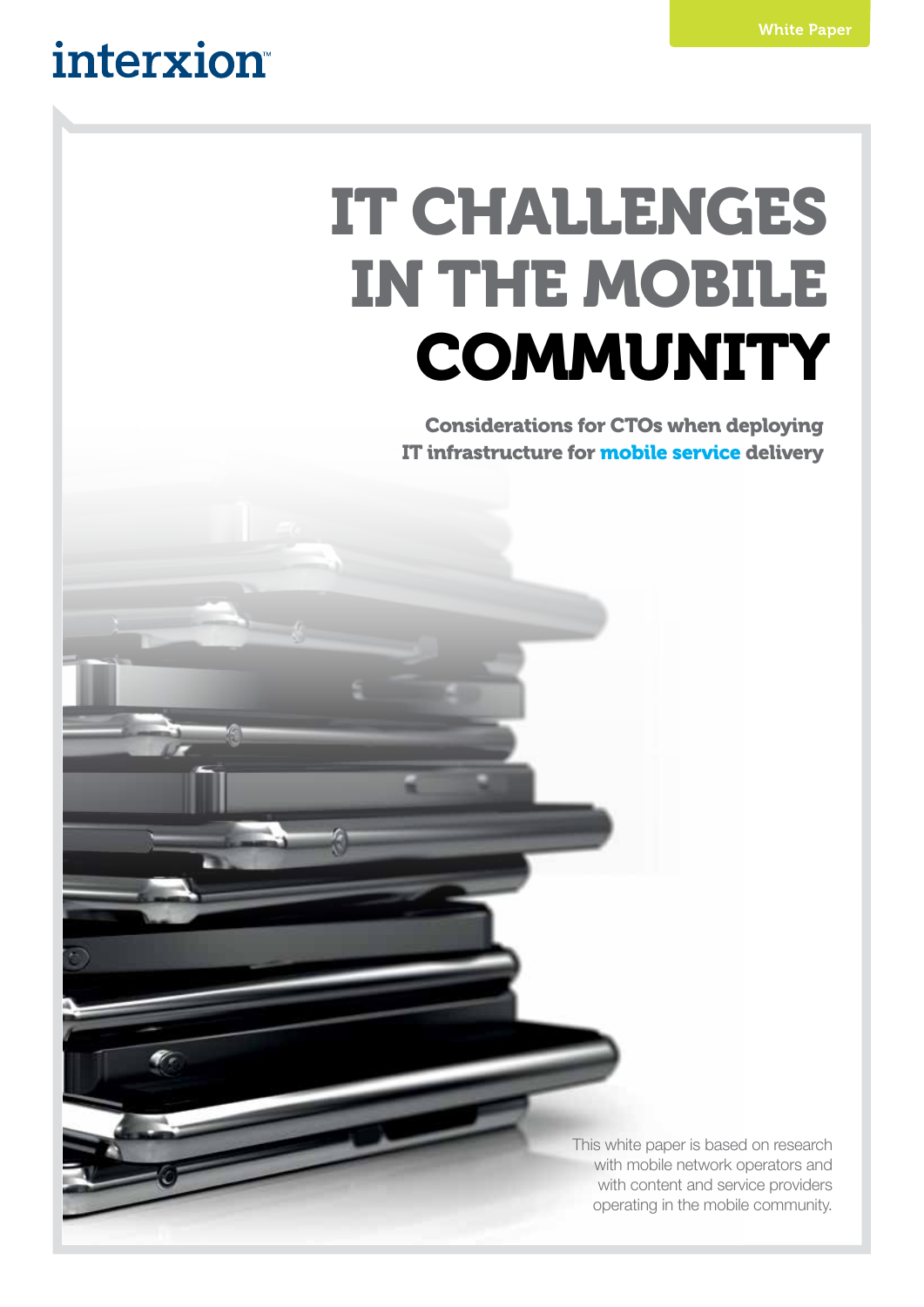### EXECUTIVE SUMMARY

#### RESEARCH METHODOLOGY

UK-based research agency FirstPartner undertook qualitative research to explore the commercial drivers, connectivity requirements, and hosting and colocation strategies for mobile content and service providers and mobile network operators. In-depth interviews were held with network operators and content and service providers, including those in mobile advertising, payments, content and app delivery, location-based services, messaging services and machineto-machine (M2M) services.

The growing demand for mobile services across sectors ranging from media and entertainment to retail and financial services raises both commercial opportunities and IT challenges.

Based on research conducted by FirstPartner with mobile-centric service providers and network operators, this white paper reviews the challenges facing CTOs in the mobile community. We examine the importance of latency, and therefore connectivity, for businesses serving a global customer base with real-time services. We look at the different attitudes of early-stage and more mature companies to the use of public cloud services.

We conclude that mobile-centric businesses aren't always fully aware of the impact of their IT infrastructure deployment decisions and that there's significant value in doing more to analyse and understand the value of hybrid infrastructure deployments (either a mix of public and private cloud services or a combination of cloud and traditional on-premise hosting). We also believe that members of the mobile community may be missing a significant opportunity to optimise connectivity, reduce costs and improve flexibility by colocating infrastructure in carrier-neutral data centres.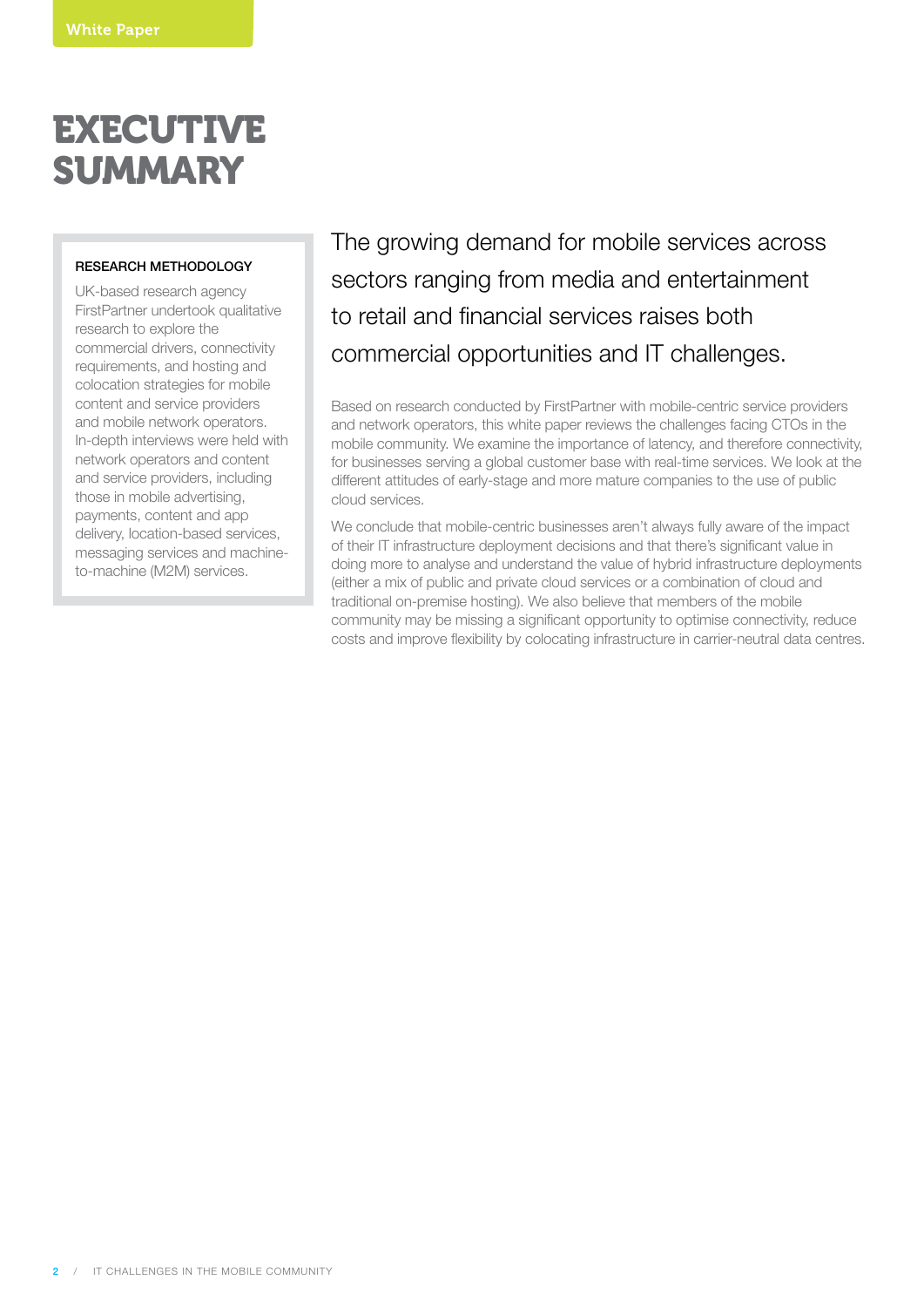### THE RUSH TO MOBILE

#### IN THIS SECTION

The rapid growth of mobile channels and services is a game changer:

- Fstablished players face competition from new entrants
- New entrants don't have time to take it slowly
- Everyone must meet increasingly high user expectations
- The mobile service delivery community grows increasingly complex

#### Smartphones and tablets are now the first screen for many consumers, and Gartner forecasts that by the end of 2013 mobile phones will overtake PCs as the most common web access device worldwide.<sup>1</sup>

This rapid growth in the uptake of mobile services provides huge opportunities for new entrants and forces established players to review their strategies and business models. It also makes it difficult, especially for new entrants, to balance the pressures of product development with the need to grow rapidly to meet massively expanding demand.

For consumers and businesses, increased reliance on mobile computing and continually improving hardware drive expectations of high service quality, irrespective of the device or network being used.

The growing complexity of the mobile service delivery community (see figure 2) presents further challenges for a number of players in the mobile space, including those in media delivery, payments and advertising, all of which depend on an interconnected and interdependent web of partners to deliver services effectively.

#### **Figure 1:** GROWTH IN MOBILE USAGE IN WESTERN EUROPE



 $33\%$  Internet users accessing<br>via a smartphone in 2012

# . . . . . .

 $750$ 

Of newly acquired mobile devices in Dec 2012 were smartphones





PetaBytes

Sources

vs.

• Ofcom International Communications Market Review 2012 • comScore MobiLen

 $3.1\times$  The rate of mobile vs. fixed

• FirstPartner Western Europe Mobile Advertising Spend Forecast 2012-2017 • Cisco Visual Networking Index 2012-2017

1 http://www.gartner.com/newsroom/id/2429815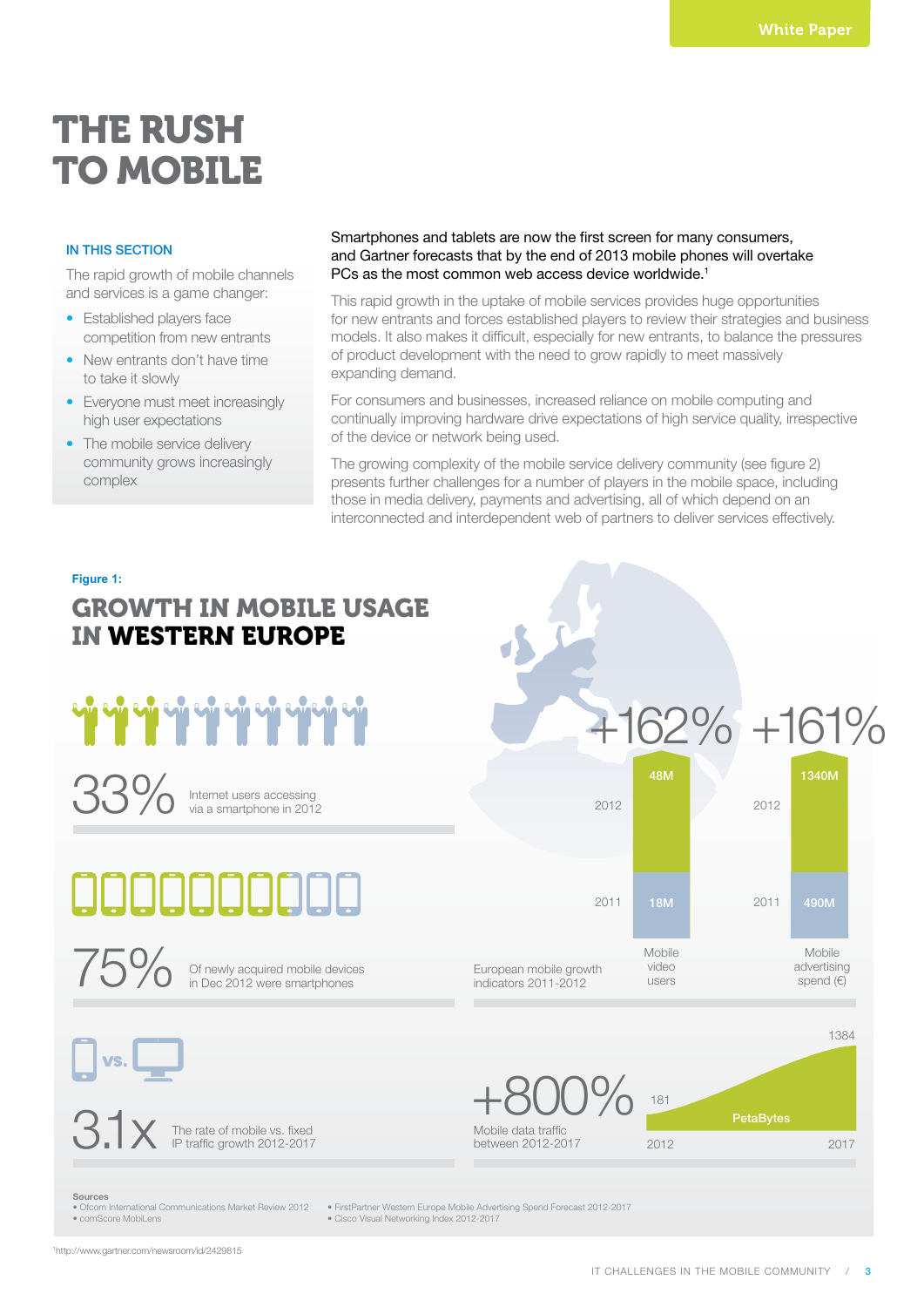**Figure 2:**

### MOBILE SERVICE DELIVERY COMMUNITY:

MEDIA, ADVERTISING & PAYMENTS

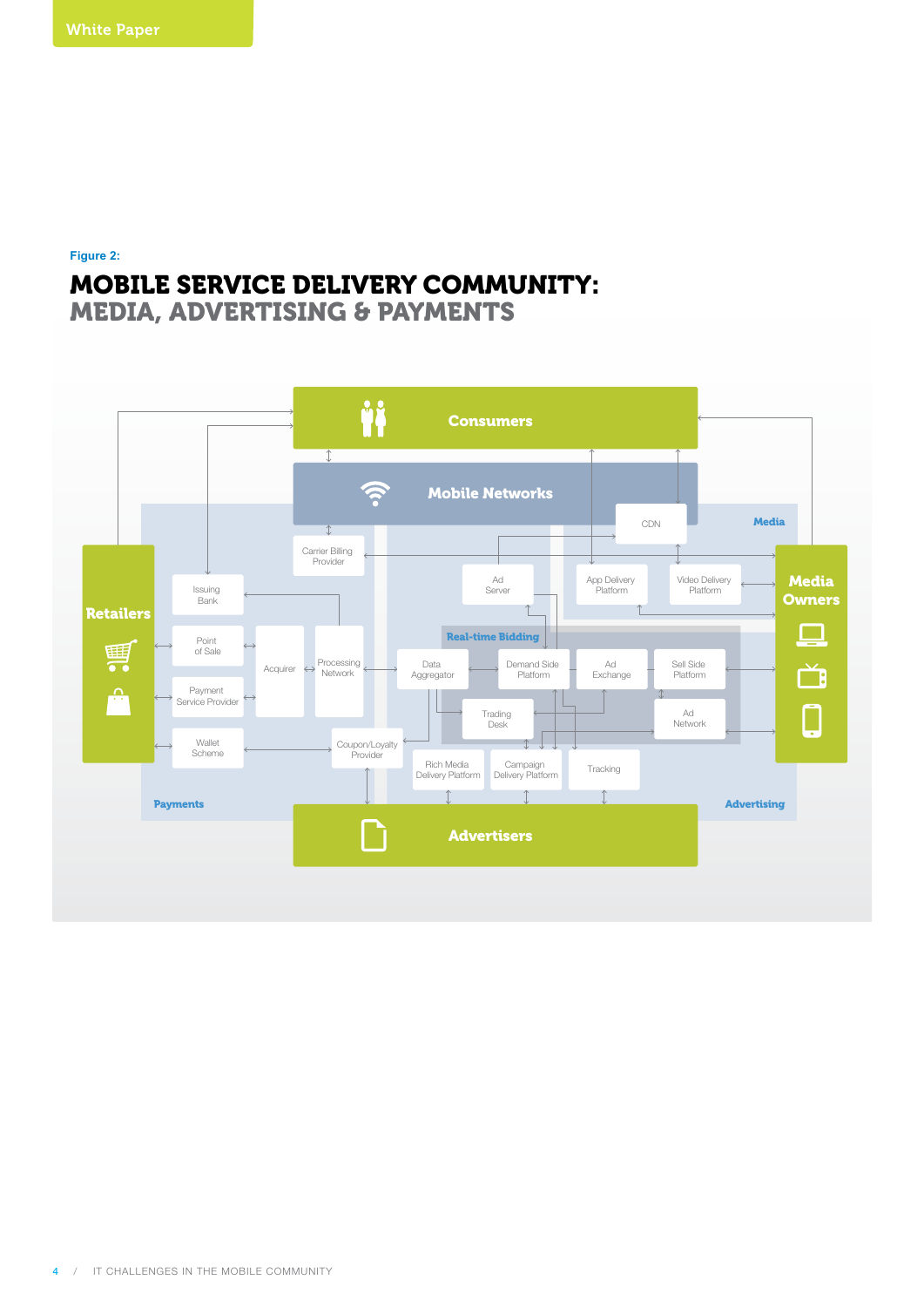### THE MULTIPLE CHALLENGES FACING CTOs

#### IN THIS SECTION

CTOs must consider a range of factors in their approach to deploying IT infrastructure for mobile services:

- Real-time performance, especially in latency-critical services
- International requirements and their impact on the physical location of infrastructure
- Protection of sensitive data through appropriate storage and sharing
- Investing appropriately to deal with volatile demand

#### REAL-TIME BIDDING

#### Real-time bidding (RTB)

matches bids for individual ad impressions in real time, optimising advertiser spend and publisher inventory. When a user views a mobile page or app,

a sell-side platform (SSP)

representing the publisher presents the impression, together with pricing and consumer profile information, to one or more ad exchanges. Demand-side platforms (DSPs) submit bids on

behalf of advertisers and agencies interested in the audience and price range. The winning offer/bid combination is matched by the exchange and the ad is served. *All this happens in the fractions of a second between the user requesting the page and the page being served with the ad.*

Within the context of the business challenges posed by rapid growth in mobile services, the research identified a number of essential areas of focus for CTOs charged with delivering mobile services.

#### DELIVERING REAL-TIME PERFORMANCE

While some mobile services can absorb network delays of a few hundred milliseconds (ms) or more, others can't. Whenever speed really matters, variability in cellular network coverage and data throughput make delivering a consistent experience more challenging than over a fixed broadband network.

One of the most latency-critical services is real-time mobile advertising; with ad requests needing to be bid, matched and served in a round trip time of around 100ms:

*"You have such a limited period of time to get the ad in front of the consumer; and if you don't get the ad in front of the consumer you don't get any revenue for it so it's really, really important."* Mobile ad exchange.

The processing involved in matching hundreds of thousands of requests with bids is extremely complex, and the critical consideration is reducing latency through connectivity.

*"We are squarely in that kind of access-at-scale market, and that means direct interconnects with all the major exchanges in the RTB side."* Mobile advertising demand-side platform.

#### DELIVERING INTERNATIONAL REACH

For most of the providers interviewed, the ability to serve an international customer base is a given, necessary to compete in the market and essential to company growth. Retailers, media companies and app developers in North America and Asia address mobile users in Europe, Africa and South America, and vice versa.

*"Our big focus is all about the connected world. It's about connecting to services that are disparate around the world."* Mobile messaging technology and services provider.

*"We have 500 merchants currently on the platform and around 380 network operators. We are the middle man managing that from a technical and business perspective. My merchant network is mostly in the US and Europe. My carrier network is very strong in Europe and in Asia because that's where carrier billing is used."*  Carrier billing payment service provider.

It's also about delivering locally appropriate advertising and payment collection services: a Korean games developer needs to collect payments from players in France via card or other payment options preferred in France; German consumers viewing US sites should be served German ads; and so on.

Given the importance of real-time service delivery and the resulting need to reduce latency, a key factor in international service delivery is the physical location of service deployments. Providers need a physical presence in or near target regions to effectively serve customers and partners there. For example, it's becoming increasingly essential for high-growth US and Asian companies to duplicate infrastructure in Europe to serve European markets, and to find the right geographical locations to optimise connectivity for their target regions.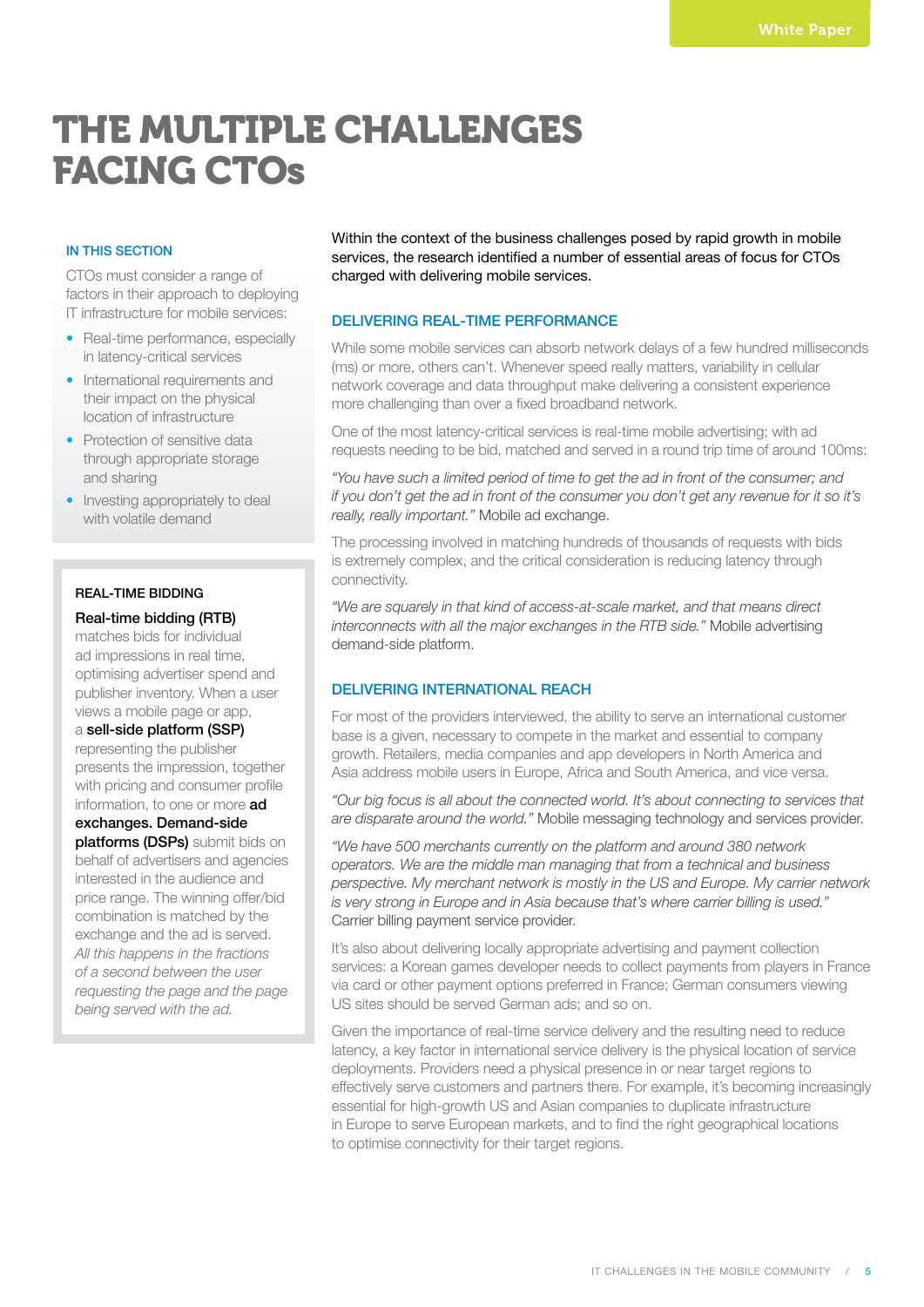

*"We're going to see more and more advertising inventory coming on the market; and when you operate across geographic markets you want to host as locally as you can, to improve or to reduce latency."* Mobile ad server.

Typically mobile service providers will deploy IT infrastructure in one to three data centres per region for service continuity, in some cases integrated with public cloud services to provide additional flexibility and backup.

*"Regionally you want to have some redundancy as well, so I'd rather have two European data centres, two US data centres, potentially two Asian data centres in the*  future; and be able to have a framework that allows continuous uptime in the event *there is a major outage."* Mobile advertising demand-side platform.

#### PROTECTING SENSITIVE DATA

Customer data is a key component of mobile services, used to target advertising and recommend content as well as handle billing and payments. Like all organisations subject to data privacy regulations and other compliance and security requirements, service providers must take responsibility for the integrity of personal and commercially sensitive information and control where such data is stored.

*"There are issues around transporting certain types of content and data in and out of country; for example in sectors like tele-health where there are all sorts of issues around data privacy, you can't backhaul data out of one country to a server in another and bring it out again. It's a bit of a minefield."* M2M service provider.

With data security a major concern for mobile network operators, some insist that third parties with whom they share sensitive customer data must be located within the operator's own data centres.

*"The policy is to allow third-party content providers to use our data centre facilities but this is on a justified demand basis and may depend upon the service they're providing. It's not an automatic provision. Where a service uses our data, is of high value or of a sensitive nature, we do care and it would be allowed accommodation."*  Mobile network operator.

#### DEALING WITH RAPID, VOLATILE GROWTH

The rapid and unpredictable growth in the mobile market makes it difficult for companies to effectively plan their infrastructure investment, introducing significant risks of either exceeding or under-utilising capacity. This is a particular challenge for the many earlystage companies that have entered the mobile space:

*"This is a dynamic situation. We've been going for six years and looked at predicting growth sectors every year and got it wrong. Everything in M2M is going to grow. We don't know which sector is going to be the dominant one."* M2M connectivity provider.

As well as coping with rapid underlying growth, significant short-term and seasonal demand peaks are a common issue in some sectors, notably consumer media. In recent years both mobile advertising and m-commerce have experienced strong peaks in the quarter leading up to the end-of-year holiday season, while major events and TV shows always cause a peak in demand for associated mobile apps and streaming services.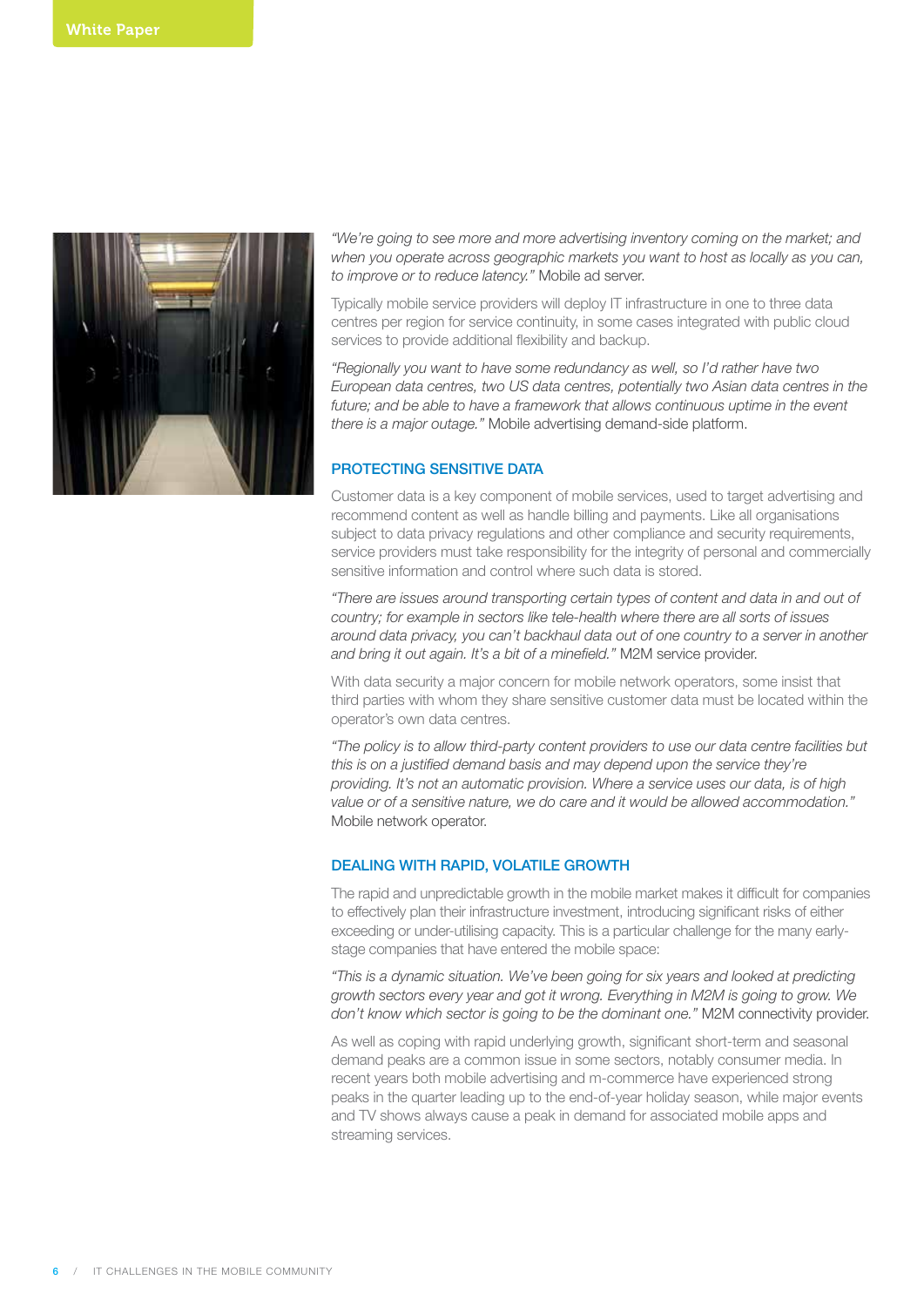### **COMMON** MITIGATION STRATEGIES

#### IN THIS SECTION

Addressing the challenges of mobile delivery takes various forms:

- Recognising the importance of connectivity to reduce latency
- Utilising public cloud services, a strategy particularly adopted by early-stage companies
- Using hybrid environments as maturity develops and where security and compliance are significant issues

Companies are adopting various strategies to address the challenges of delivering real-time mobile services internationally, without compromising service quality, compliance or security. But in our view, more needs to be done to understand the options and their implications.

#### OPTIMISING CONNECTIVITY

The underlying need to optimise connectivity is widely accepted, especially in the context of reducing latency through partner and inter-regional connectivity.

*"There will be an ever-increasing focus on latency so we've got to do everything we can to reduce it. Sometimes it's very good and sometimes we need to improve on it. Sometimes it's just because you've got a transatlantic hop and that can't be avoided."*  Mobile ad server.

*"So how do we best do this interconnection, particularly over the ocean; you lose quite a bit of speed in the transaction. We have a redundant data centre setup in Europe and then we have a hub in North America that connects for merchants, and strong interconnection between the two hubs."* Carrier billing payment service provider.

In an ideal world, key partners within a latency-critical interdependent community would be colocated in common data centres.

*"Where we can, we will colocate physically in the same data centre. If you're putting, say, 20ms each way onto that 100ms round trip then we've effectively reduced our decision time – and therefore the complexity of our data and algorithms that can be applied at impression time – by 40%. So you know, the closer that gets to zero, the better."* Mobile advertising demand-side platform.

At present there's a view among mobile-centric businesses that this ideal scenario may be impractical, given the number of potential integration partners and competitive pressures:

*"You've got to remember we are just one of maybe 10 sources of supply that these people hook into, so are they going to follow us and get closer to us and maybe further away from the other nine? I don't know; in terms of getting ads delivered, it would always be better to have everyone sitting on the same environment, but in terms of the realities of it, what you're asking is the entire industry to make a procurement decision and I just don't believe you would ever get agreement."* Mobile ad exchange.

This is a common enough view, but other industries have found that what may seem impractical often isn't, and a community of interest can come together in a data centre hub without any centralised decision-making. For example, it's become extremely common for the capital market trading community to colocate trading infrastructure in relatively few common data centres because of the significant benefits, including cost and latency reduction. This is the case even though it's a highly competitive industry and participants need to connect with multiple exchanges and information providers worldwide. Within the video content space, too, a colocation strategy is being pursued for real-time bidding by a major ad exchange platform.

In the absence of colocation, it certainly remains true that well-connected data centres or cloud services are essential to achieving the necessary interconnectivity with key partners wherever they may be.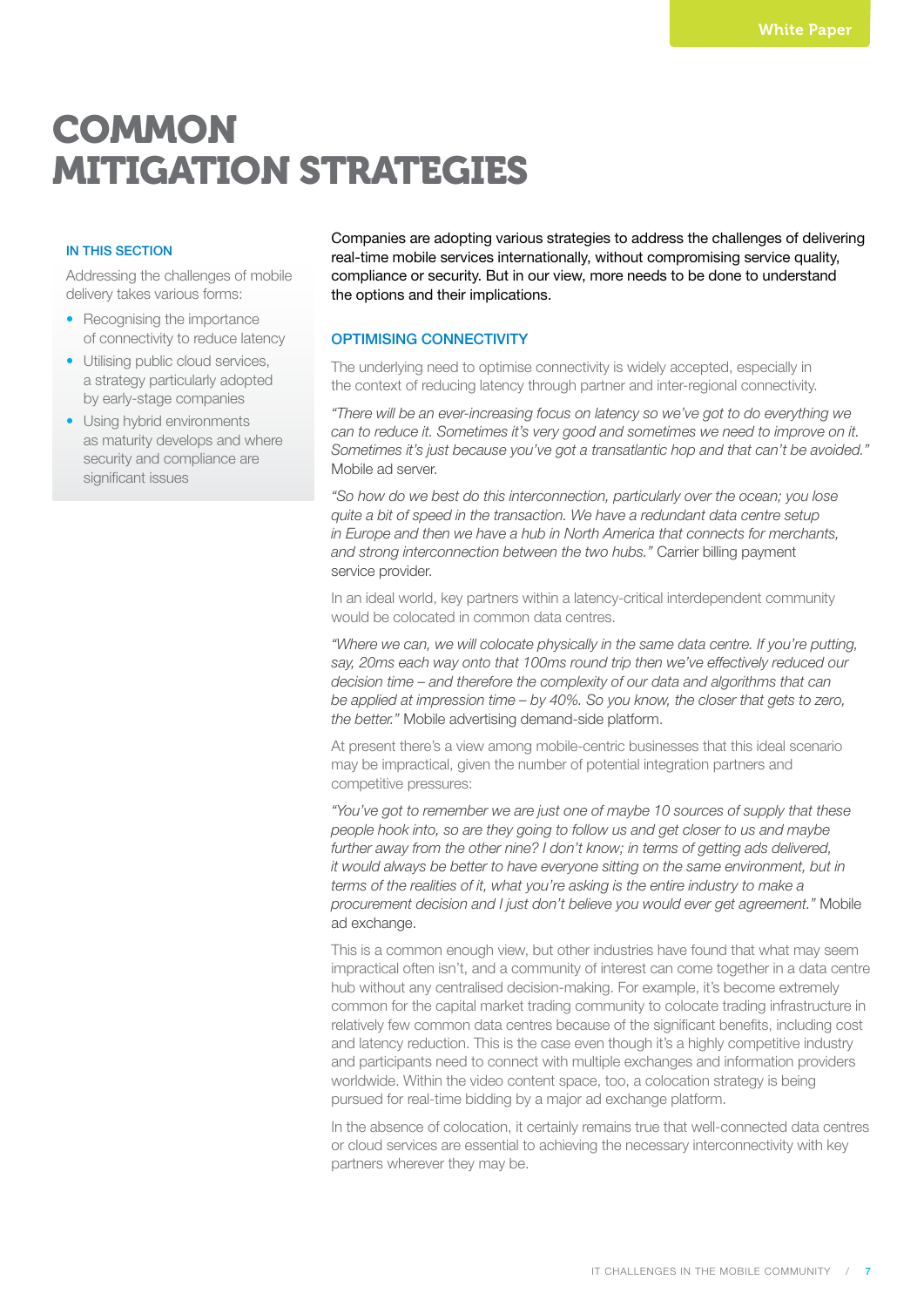#### STRATEGIES TO DEAL WITH VOLATILE GROWTH

The research suggests that strategies for dealing with volatile growth vary by company size and maturity, among other factors.

Many early-stage companies are growing up using public cloud services because they can be deployed immediately, require no up-front capital investment, and deliver real-time flexibility to meet volatile growth and short-term changes in demand.

*"A large number of companies in the online real-time bidding and mobile real-time bidding space are hosting their services in Amazon."* Mobile demand-side platform.

*"It works really well for our business – you are paying for computing time and bandwidth rather than the physical cost of the hardware. We can be told about extra demand in the morning and by the afternoon our system has automatically scaled itself to support a million concurrent users or more. That's the advantage with hosting versus the full-on data centre."* Startup mobile interactive TV company.

#### **Figure 3:** ARC OF MATURITY & HYBRID CLOUD INFRASTRUCTURE

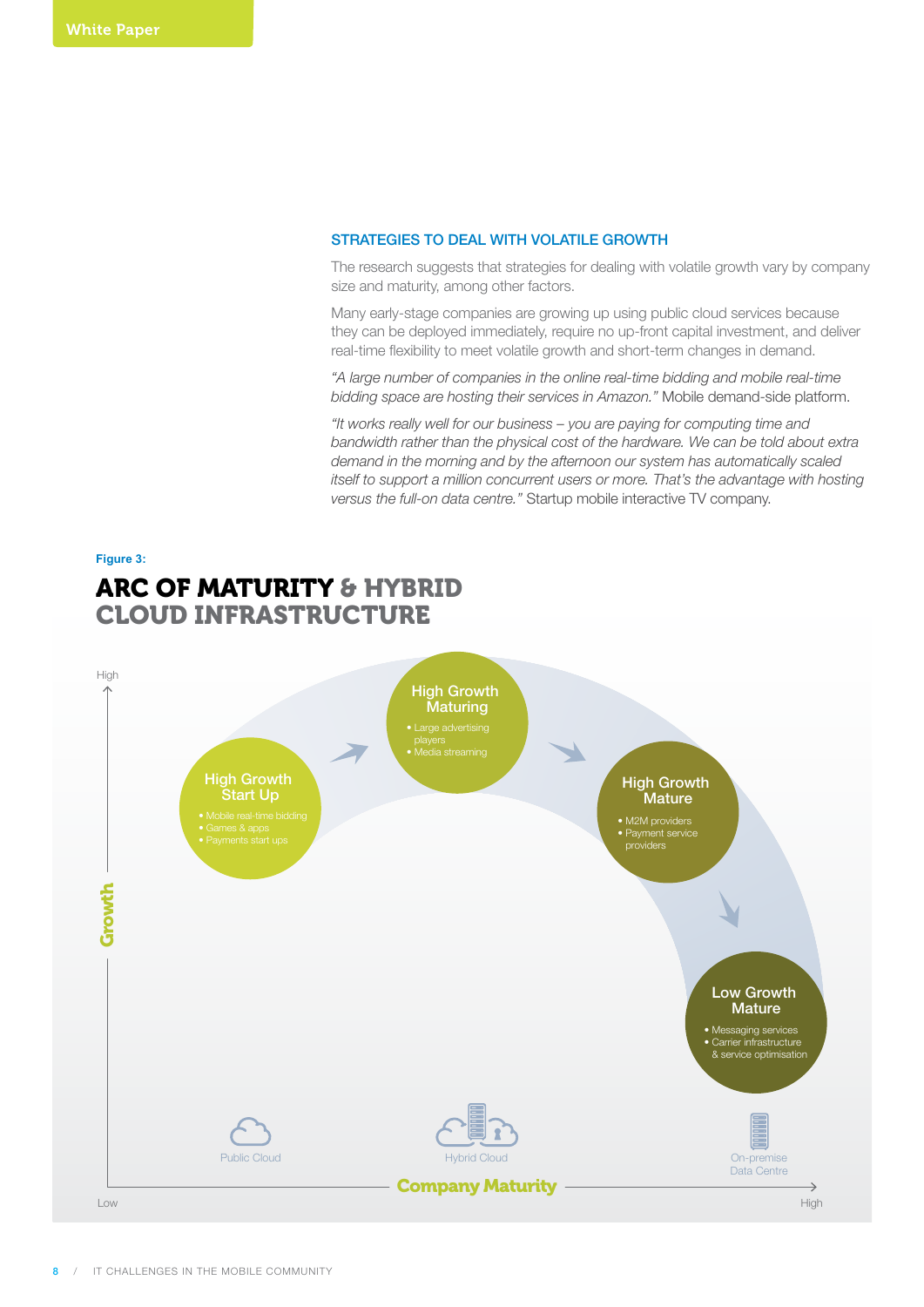

But complete reliance on public cloud infrastructures may not be appropriate as a company matures or if it faces specific security or compliance challenges.

Larger and high-growth companies voice uncertainty about the cost benefits of public cloud services for their core mobile applications, once a certain size threshold is reached.

*"A lot of start-ups will go into Amazon and not really consider what the consequences are as they start to scale up. Our research at this point is that it's more expensive to run in a cloud environment like that."* Mobile advertising demand-side platform.

The research indicates that companies haven't generally analysed the impact of relying entirely on public cloud services. When asked about their understanding of the threshold that might trigger a move to or from a public cloud model on the basis of cost, a typical response was:

*"To be honest with you I couldn't tell you. We haven't done that analysis. I've seen a few articles on the internet where people talk about the tipping point. But we've not looked at it internally for a while."* Mobile advertising demand-side platform using a public cloud service.

Clearly more should be done to analyse and understand the implications for highgrowth companies of a strategy that they choose when they're still young and small.

Finally, organisations handling or processing sensitive data expressed concerns over the appropriateness of public cloud services:

*"On the payments side of the business we have quite a lot of dedicated hardware all clustered, sitting in our ring-fenced portion of the data centre. When we are sending out low-risk information, catalogue information, product information, typically we put that on a public cloud."* Mobile e-commerce provider.

*"We won't look at public cloud services as they cannot be protected and cannot*  be isolated. The need is to house the equipment and to have a solid internet *networking layer."* M2M connectivity provider.

*"We are using some third-party services but we also have an operations team that look after our own environments. We are US government- and US emergency services-certified so we have to have a degree of control and visibility as we are accountable at the end of the day."* M2M service provider.

It seems that while public cloud services are ideal for startup companies and those without a heavy compliance burden, maturity demands a solution that matches flexibility and cost minimisation with high levels of control. Hybrid approaches combine dedicated infrastructure and private cloud services with public cloud services to provide a balanced model.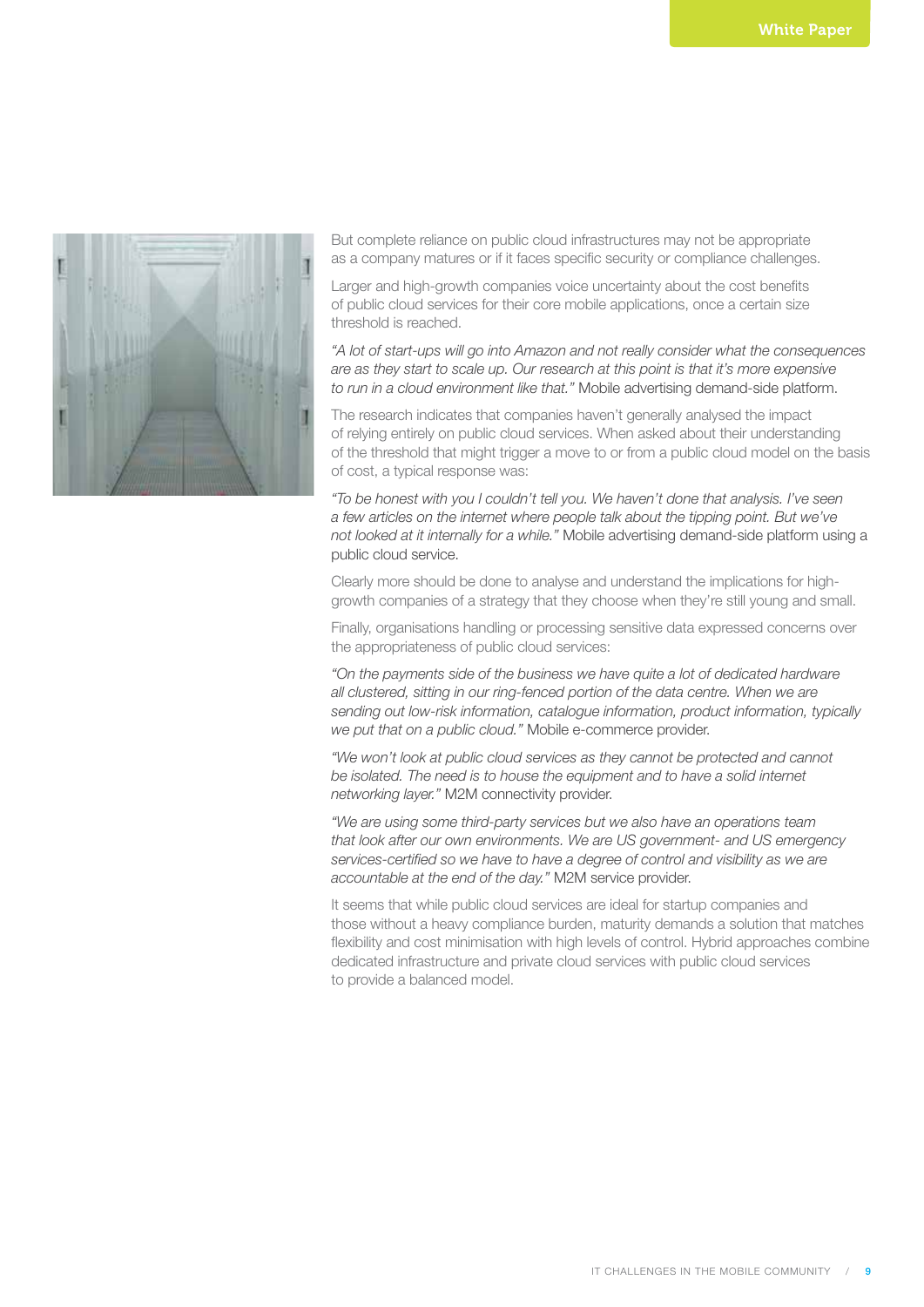### BALANCING DEMANDS: THE POTENTIAL OF CARRIER-NEUTRAL DATA CENTRES

#### **IN THIS SECTION**

Carrier-neutral data centres have great potential to help mobile-centric organisations address their key infrastructure needs:

- Very high levels of connectivity
- Hubs for cross-connected communities to minimise networking costs and latency
- Ideal for balancing flexibility and control through hybrid deployments that combine public cloud services with private infrastructure

#### We've seen that two key themes characterise the issues posed by mobile services:

- Optimising connectivity: to reduce latency and ensure quality of service for a global customer base.
- Balancing flexibility and control: to ensure cost-effectiveness and cope with volatile demand, without compromising security or compliance.

For all members of the mobile community, carrier-neutral data centres (CNDCs) can offer a highly effective way of delivering against both requirements.

Because true CNDCs are independent of network, hardware and software providers, they can attract a wide variety of network operators, ISPs, internet exchanges, content distribution networks (CDNs) and cloud service providers to their facilities.

CNDCs can therefore act as 'connectivity hubs' for communities of companies in the mobile space. These hubs can either be physical clusters of interdependent companies colocated within the same data centre, utilising shared resources and low-cost cross connects; or they can be 'virtual hubs': highly connected centres offering cost- and latency-efficient connectivity to geographically dispersed organisations.

CNDCs can also be ideal for hybrid deployments that combine the security and control offered by dedicated or 'shared private' infrastructures, with the flexibility of public cloud services or edge computing. Why? Because as well as offering scalable space and power for dedicated infrastructure deployments, a cloud-neutral CNDC will offer excellent connectivity to multiple public cloud providers, possibly even through cross connects.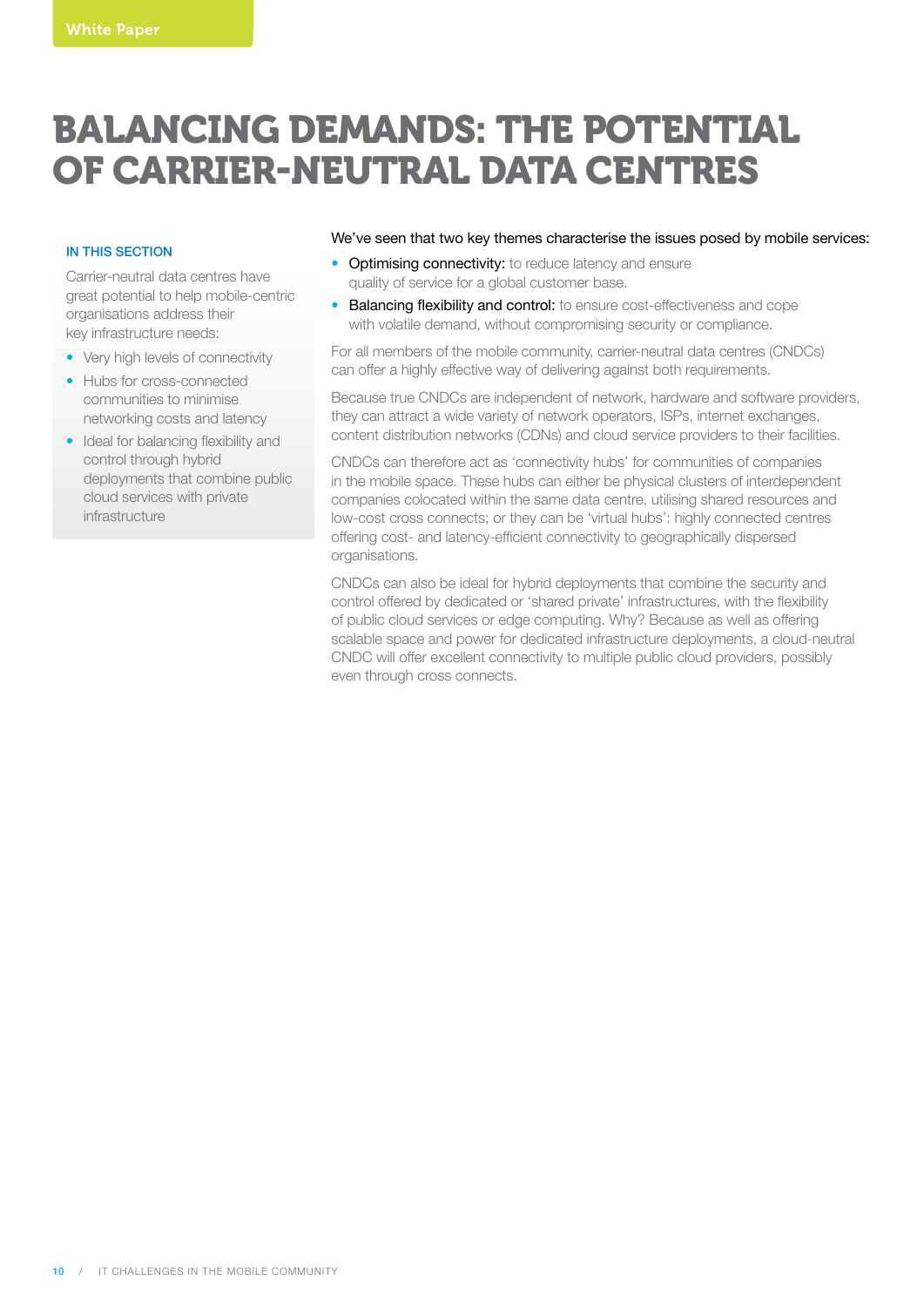### CONCLUSION: THE WAY FORWARD FOR MOBILE-CENTRIC ORGANISATIONS

#### AUTHOR BIOGRAPHIES

Mike Hollands has over 18 years' experience in the communications sector, holding a variety of product management, marketing and business development roles at leading service providers before joining Interxion. As Director of the Connectivity Segment at Interxion he has a neutral and insightful perspective into the challenges facing mobile service providers and network operators across Europe.

Richard Warren is FirstPartner's managing director. With a long background in telecommunications and media product development and marketing, he has led international research and strategy projects for major companies including BT, Vodafone, Oracle, Microsoft, TomTom and Sky.

#### ABOUT INTERXION

Interxion (NYSE: INXN) is a leading provider of carrier and cloudneutral colocation data centre services in Europe, serving a wide range of customers through over 35 data centres in 11 European countries. Interxion's uniformly designed, energy efficient data centres offer customers extensive security and uptime for their mission-critical applications. With over 500 connectivity providers, 20 European Internet exchanges, and most leading cloud and digital media platforms across its footprint, Interxion has created connectivity, cloud, content and finance hubs that foster growing customer communities of interest.

For more information, please visit www.interxion.com

The criticality of connectivity and the need to balance flexibility and control make infrastructure deployments, and therefore data centre choices, very important for mobile-centric businesses. In such a fast-growing and changing community, we believe they should be considering hybrid configurations and should regularly be asking the following questions:

- How can we accommodate international growth while at least maintaining, if not improving, quality of service?
- How can we meet evolving data storage and privacy requirements?
- How can we control performance and security while maintaining flexibility and minimising cost?
- Are current infrastructure deployments in the optimum location and delivering the connectivity required?
- Are current cloud deployments cost-effective and providing the level of control required?

In considering the implications of these questions, we also believe that all members of the mobile service community should seriously consider the value of a CNDC in terms of connectivity options, location, flexibility and cost efficiency, together with their access to public cloud services.